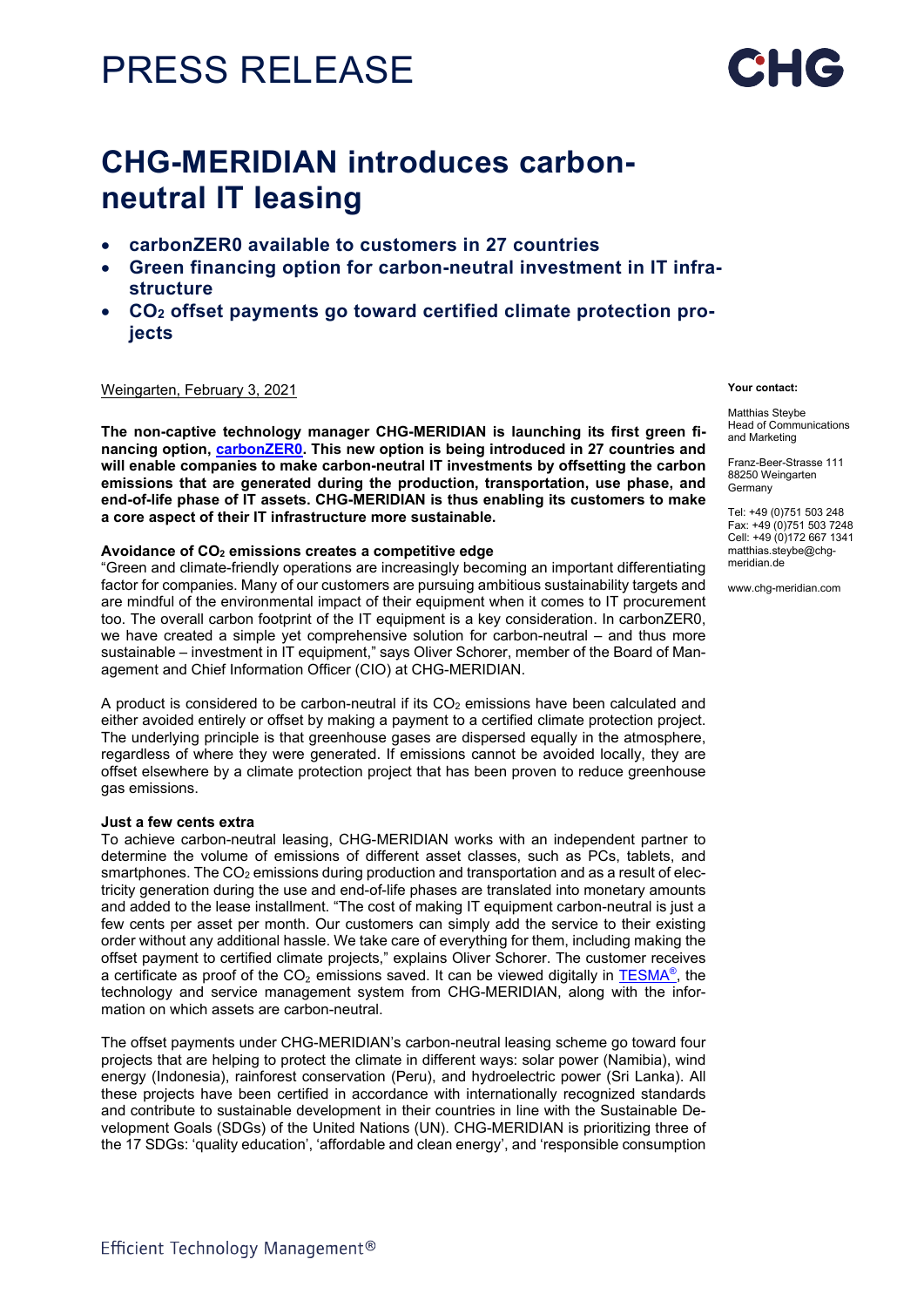

and production'. Each of the selected climate projects contributes to at least two of these goals.

### **carbonZER0 at a glance:**

**Carbon-neutral financing of IT equipment**

carbonZER0 is the first carbon-neutral leasing scheme for IT equipment that offsets all  $CO<sub>2</sub>$ emissions from production, transportation, the use phase, and the end-of-life phase by means of offset payments to climate protection projects.

CHG-MERIDIAN is offering this option as a complete package comprising a range of services:

- Determination of the volume of emissions using calculations from product standards regulator TÜV
- Offsetting of the greenhouse gases generated during the production, transportation, use phase, and end-of-life phase of the IT equipment
- Selection of climate protection projects in accordance with internationally recognized standards
- Written evidence of the greenhouse gas savings, enabling customers to show how they are helping to mitigate climate change
- Guarantee that the savings will only be used to offset  $CO<sub>2</sub>$  emissions once; the related certificates are subsequently retired in the official registers

Further information is availabl[e here.](https://www.chg-meridian.com/discover-chg/carbonzero.html)

#### **The CHG-MERIDIAN Group**

The CHG-MERIDIAN Group is one of the world's leading non-captive technology managers in the IT, industrial, and healthcare sectors. A total of 12,000 customers, including large corporations, medium-sized companies, and the public sector, rely on CHG-MERIDIAN to seamlessly manage their technology infrastructures digitally and with the user in mind. Based on the principles of the circular economy, its service portfolio includes planning, financing, and operational implementation, as well as certified data erasure, refurbishment, and remarketing of used equipment at its two technology centers in Germany and Norway. The web-based TESMA® technology and service management system brings together commercial and technological data in order to optimize processes and realize cost savings. The CHG-MERIDIAN Group is a global company employing around 1,200 people in 27 countries. At the end of 2020, CHG-MERIDIAN financed and managed a technology portfolio worth €7.5 billion. Its headquarters are in Weingarten, Germany.

Efficient Technology Management<sup>®</sup> **www.chg-meridian.com**